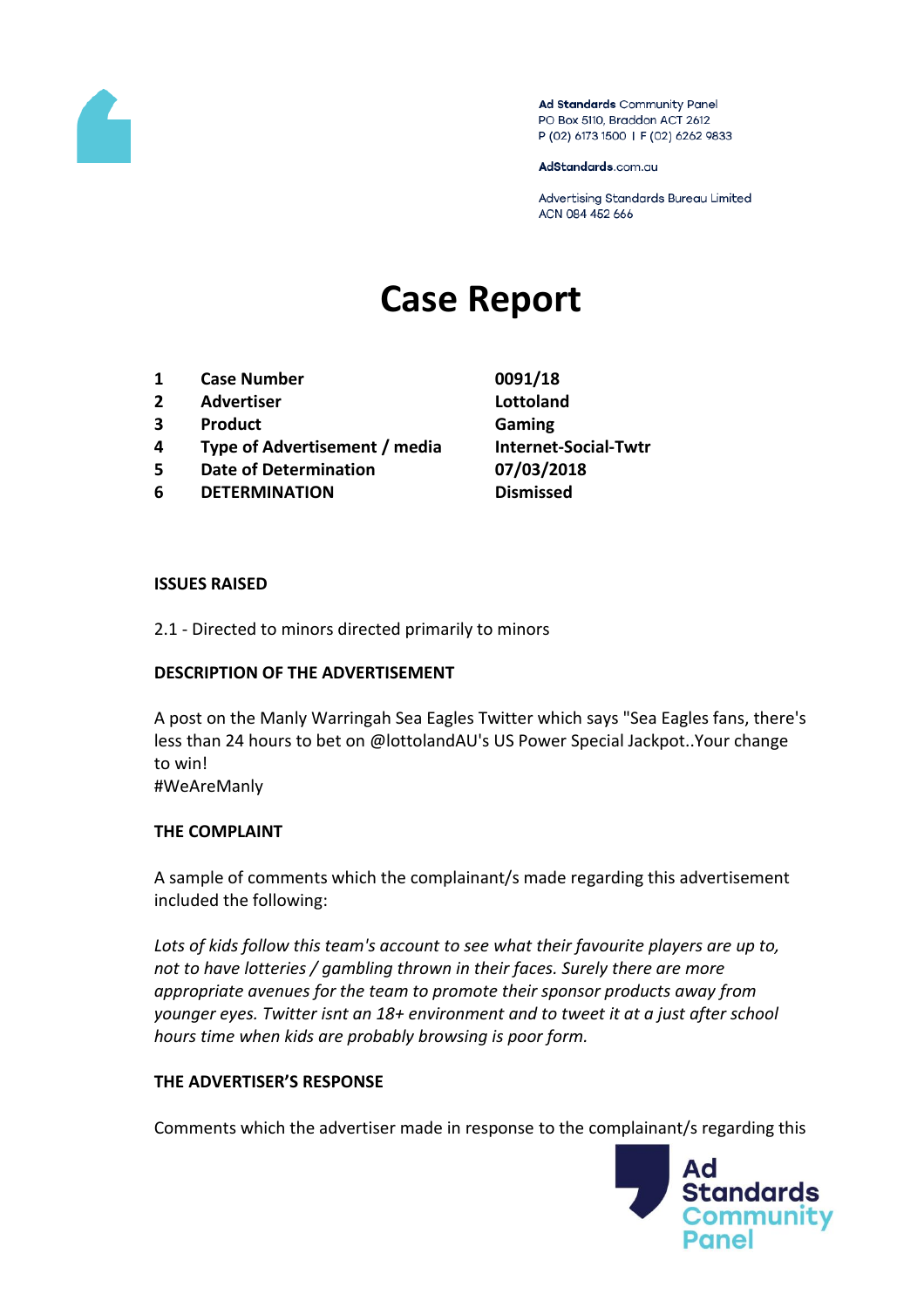

advertisement include the following:

*Lottoland refers to the ASB's letter dated 15 February 2018. The letter sets out a copy of a complaint received about a tweet by the Manly Warringah Sea Eagles (Sea Eagles). The tweet in question promotes Lottoland's business by alerting readers to a betting product provided by Lottoland (Tweet).*

*It is important to note that the Tweet provides a link to the Lottoland web site. The Tweet itself does not purport to offer the betting product.*

*It is also important to note that the Tweet was posted once, at 4.56pm on 7 February 2018. It has not been repeated.*

*As well, it is important to note that Lottoland is a sponsor of the Sea Eagles. That sponsorship includes stadium naming rights at Brookvale Oval and player apparel branding. The fact that Lottoland sponsors the Sea Eagles is therefore very clear and obvious, to not only members and fans of the club but also members of the public and those who watch Sea Eagles' games on television or the internet.*

*Lottoland has prepared this response on the basis of the material supplied in the ASB's letter. Lottoland assumes that the Board will not consider or rely on any other material, nor quote any other complaint material, in its reasons or findings.*

*The Case Managers have requested that Lottoland address in this response all applicable AANA advertiser codes. The reasons given for this is that the Case Managers have not viewed the Tweet in question and the Board will review the material in its entirety against section 2 of the Advertiser Code of Ethics (Code).*

*Lottoland notes that it is licensed in the Northern Territory to provide sports betting services to customers in Australia and the product promoted in the Tweet is a wagering product or service as defined by the Code.*

*Lottoland submits the following regarding the applicability of each sub-section of section 2 of the Code, referring to each of the sub-sections by number:*

*· 2.1 – the Tweet does not portray people or depict material in a way which discriminates against or vilifies a person or section of the community on account of race, ethnicity, nationality, gender, age, sexual preference, religion, disability, mental illness or political belief. Nor does the complaint allege this;*

*· 2.2 – the Tweet does not employ sexual appeal in a way or manner described in this sub-section, or in any way or manner whatsoever. Nor does the complaint allege that it does;*

2.3 – the Tweet does not present or portray violence in a way or manner *described in this sub-section, or in any way or manner whatsoever. Nor does the*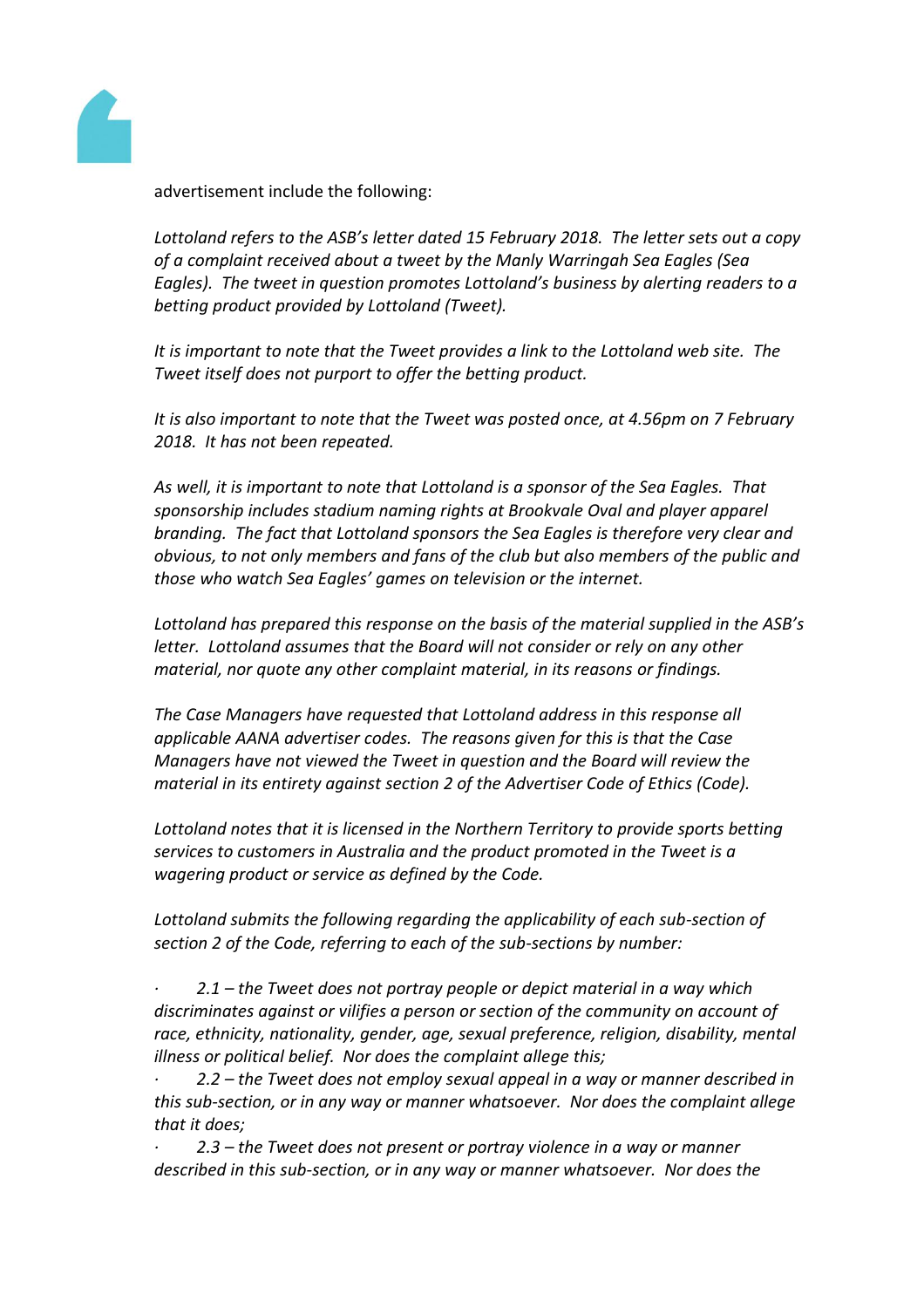

*complaint allege that it does;*

*· 2.4 – the Tweet contains no sex, sexuality or nudity as mentioned in the subsection. Nor does the complaint allege that they do;*

*· 2.5 – the Tweet uses language that is appropriate in the circumstances and contains no strong or obscene language. The complaint does not allege that it does;*

*· 2.6 – the Tweet does not, in Lottoland's view, depict material contrary to prevailing community standards (as that term is defined in the Code) on health and safety; and*

*· 2.7 – the Tweet is clearly an advertising or marketing communication. The reasons for this include:*

*o the fact that Lottoland is a sponsor of the Manly Sea Eagles;*

*o the Tweet alerts readers to the upcoming betting event and notes that the reader has a chance to win.*

*Lottoland submits that the AANA code relating to advertising and marketing of Food and Beverage has no application due to the subject matter of the Tweet.*

*In relation to the Code for Advertising & Marketing Communications to Children (Children Code), Lottoland submits that the Tweet is not an advertising or marketing communication "…directed primarily to children". Having regard to the theme, visuals and language used in the Tweet, it cannot be said that it is designed to engage and resonate with children any more so than fans of the Sea Eagles who are adults. Indeed, the Tweet links to the Lottoland web site and, once at the site, the usual terms and conditions of betting with Lottoland are obvious. This includes having to go through a process of registration, which requires customer identification to be verified.*

*In relation to the Wagering Advertising and Marketing Communications Code (Wagering Code), Lottoland submits as follows, using the sub-section numbers set out in the Wagering Code:*

*· 2.1 – the Tweet is not directed primarily to minors, for the same reasons as set out above in relation to the Children Code. While the complaint refers to "younger eyes" reading the Tweet, it does not allege that the Tweet is directed to minors. Lottoland also refers to the Practice Note on the Wagering Code, specifically to the comments in section 2.1 relating to application of the term "…directed primarily to minors". The Practice Note makes it clear that section 2.1 does not apply to marketing that "..may be seen by minors";*

*· 2.2 – the Tweet does not depict a person who is a minor. The complaint does not allege that it does;*

*· 2.3 – the Tweet does not depict a person aged 18-24 years old engaged in wagering activities. The complaint does not allege that it does;*

*· 2.4 – the Tweet does not portray, condone or encourage wagering in combination with the consumption of alcohol. The complaint does not allege that it does;*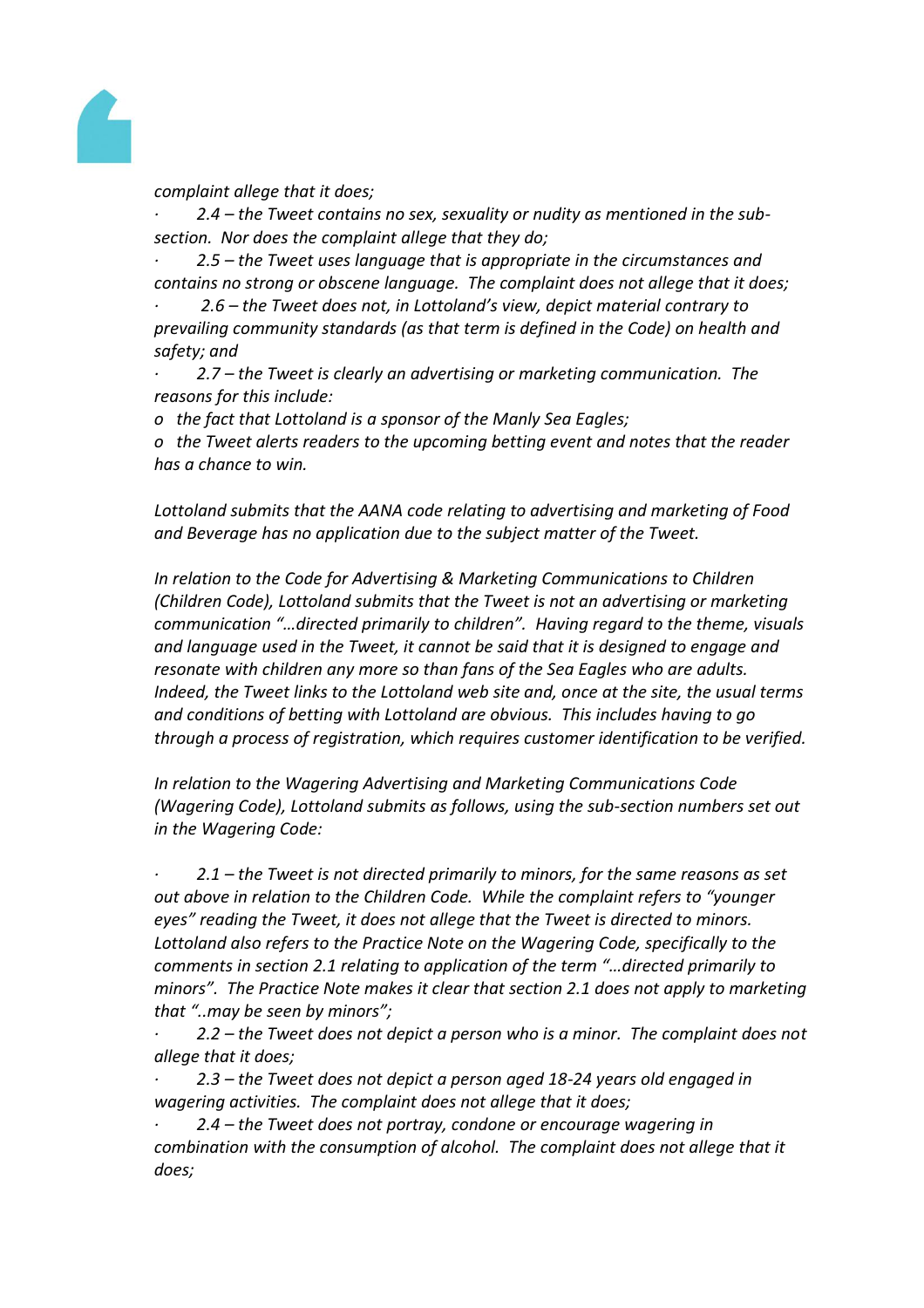

*· 2.5 – the Tweet does not state or imply a promise of winning. There is no suggestion in the Tweet that winning will be a definite outcome of participating in*  Lottoland's offering, or in wagering generally. The complaint does not allege that it *does. Indeed, the Tweet specifically refers to the reader having a "chance to win";*

*· 2.6 – the Tweet does not portray, condone or encourage participation in wagering activities as a means of relieving a person's financial or personal difficulties. There is no reference to salary or debts or anything playing on a consumer's fears of financial pressures. The Tweet does not present wagering as a viable alternative to employment. There are no expressions of any financial difficulty that winning would relieve. The complaint does not allege that the Tweet portrays, condones or encourages participation in Lottoland's service offering as a means of relieving a person's financial or personal difficulties;*

*· 2.7 – the Tweet does not state or imply a link between wagering and sexual success or enhanced attractiveness. The complaint does not allege that it does; and*

*· 2.9 – the Tweet does not portray, condone or encourage peer pressure to wager nor disparage abstention from wagering activities. There is nothing in the Tweet that encourages criticism or ridicule for not engaging in wagering activities, or mocks nonparticipants. The complaint does not allege that it does.*

*In relation to sub-section 2.8 of the Wagering Code, Lottoland submits as follows:*

*· the Tweet does not portray, condone or encourage excessive participation in wagering activities;*

*· there is nothing in the Tweet that depicts a participant wagering beyond their means;*

*· there is nothing in the Tweet that depicts wagering taking priority in a participant's life;*

*· there is nothing in the Tweet that depicts prolonged and frequent wagering to improve a participant's skill in wagering;*

*· there is nothing in the Tweet which shows individuals placing further bets, and there is no indication that further bets will lead to winning; and*

*· the complaint does not allege that the Tweet does any of these things.*

*In summary, in Lottoland's view none of the specific sub-sections of an applicable code appear to have been breached.*

## **THE DETERMINATION**

The Ad Standards Community Panel ("Panel") considered whether this advertisement breaches the AANA Wagering Advertising and Marketing Communication Code (Wagering Code).

The Panel noted the complainant's concern that the advertisement is directed to children.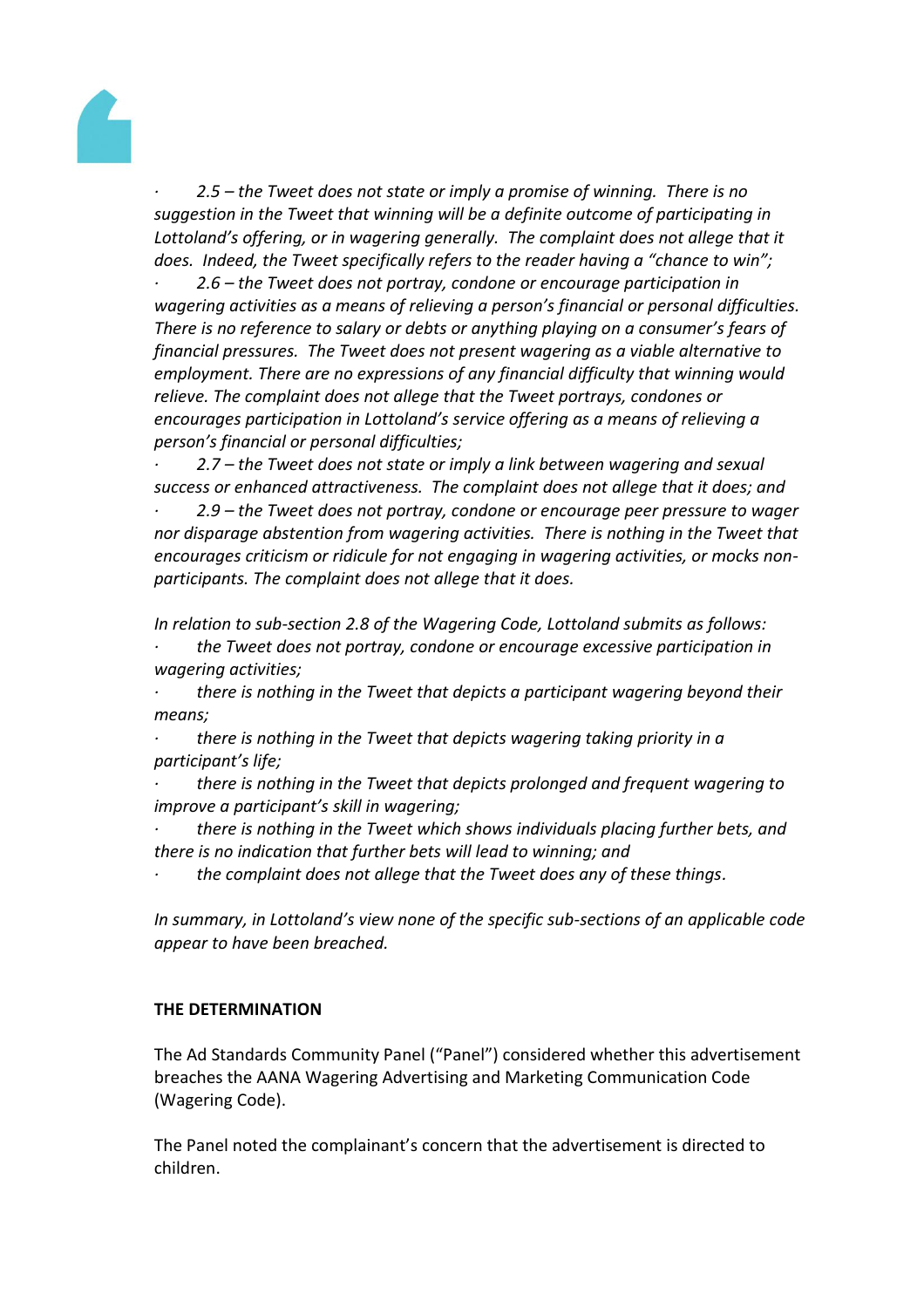

The Panel reviewed the advertisement and noted the advertiser's response.

The Panel noted that the advertiser is a company licensed in a State or Territory of Australia to provide wagering products or services to customers in Australia and that the product advertised is a wagering product or service and therefore the provisions of the Wagering Code apply.

As per the AANA Wagering Advertising and Marketing Communication Code Practice Note:

"The Code applies to advertising and marketing communication for wagering products and services provided by licensed operators in Australia..

In particular the Panel considered Section 2.1 of the Wagering Code which provides: 'Advertising or Marketing Communication for a Wagering Product or Service must not, having regard to theme, visuals and language used, be directed primarily to Minors'.

The Panel noted that Minors are defined in the Code as persons under the age of 18 years.

The Panel noted that this twitter advertisement was posted on the Manly Warringah Sea Eagles Page and featured the words, "Sea Eagles fans, there's less than 24 hours to bet on @lottolandAU's US Power Special Jackpot. Your chance to win! #We are manly". The Tweet included a picture of a large boat with a US flag and the words 'Last chance'.

The Panel noted the complainant's concern that kids would follow the team's account and that advertising gambling to a young audience would be inappropriate.

The Panel noted the advice provided in the Practice Note to Section 2.1:"Whether an advertisement or marketing communication is "directed primarily to minors" is an objective test based on a range a factors. It is a combination of visual techniques and age of characters and actors which will mean the marketing communication is directed primarily to minors."

The Panel considered that the advertisement has no theme, visuals or language that would be attractive to or directed to minors and considered that the advertisement was not targeting children and was not directed primarily to minors. The Panel considered that the advertisement was clearly directed at an adult audience.

The Panel noted the advice provided in the Practice Note to Section 2.1: "This provision does not apply to advertising and marketing communication which is directly primarily to adults; nor does it apply to advertising or marketing communication that may be seen by minors, but is not directed primarily to them."